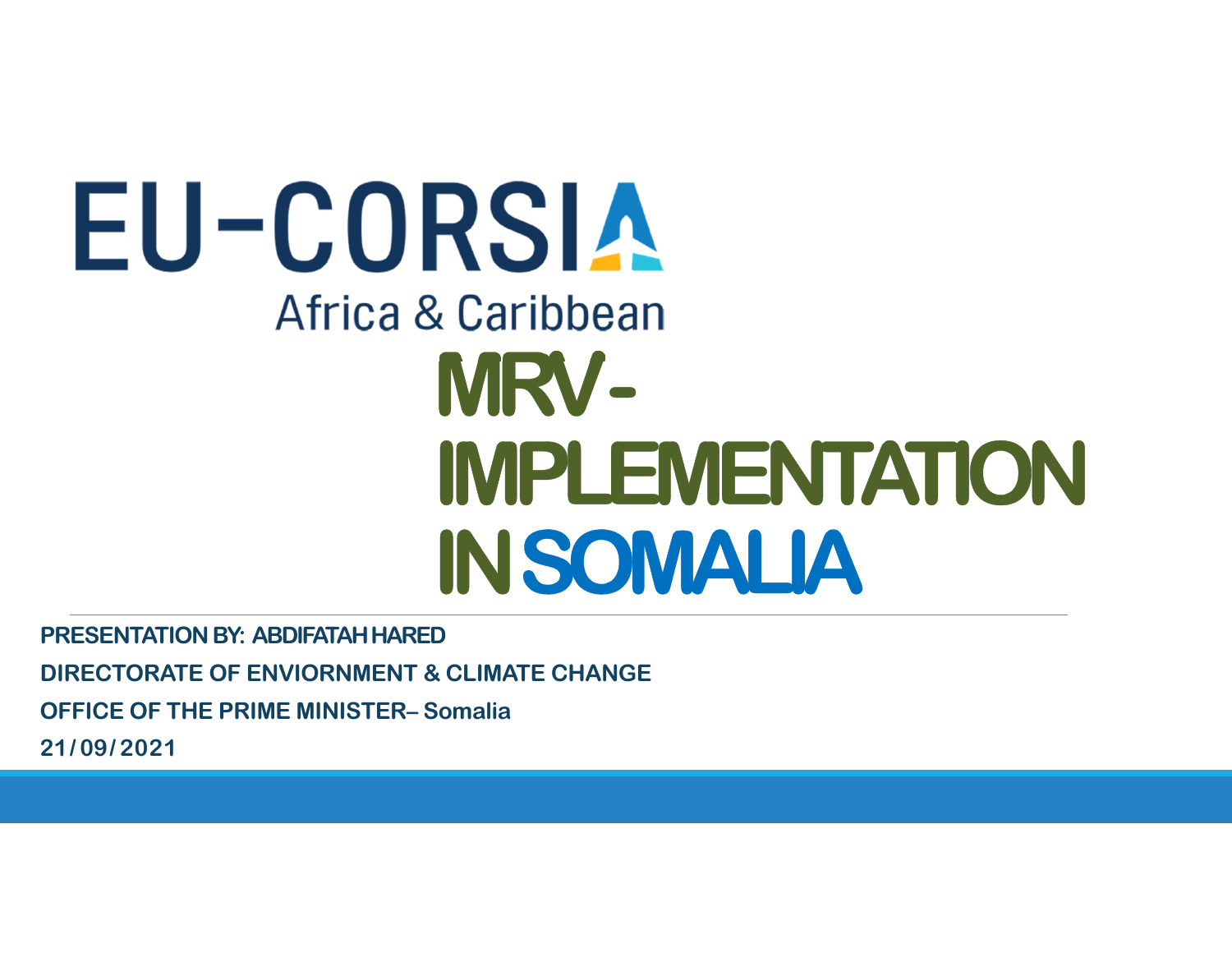

## **Brief introduction to SOMALIA**

**Population**: 15.44 million

**Key Economic Activity**: Agriculture, livestock, Marine resources.

**Location: S**omalia is bordered by Ethiopia to the west, the <u>Gulf of Aden</u> to the north, the Somali Sea and <u>Guardafui</u> <u>Channel</u> to the east, and <u>Kenya</u> to the southwest.

**Climate Change Impacts**: Floods, Droughts,famine,Landslides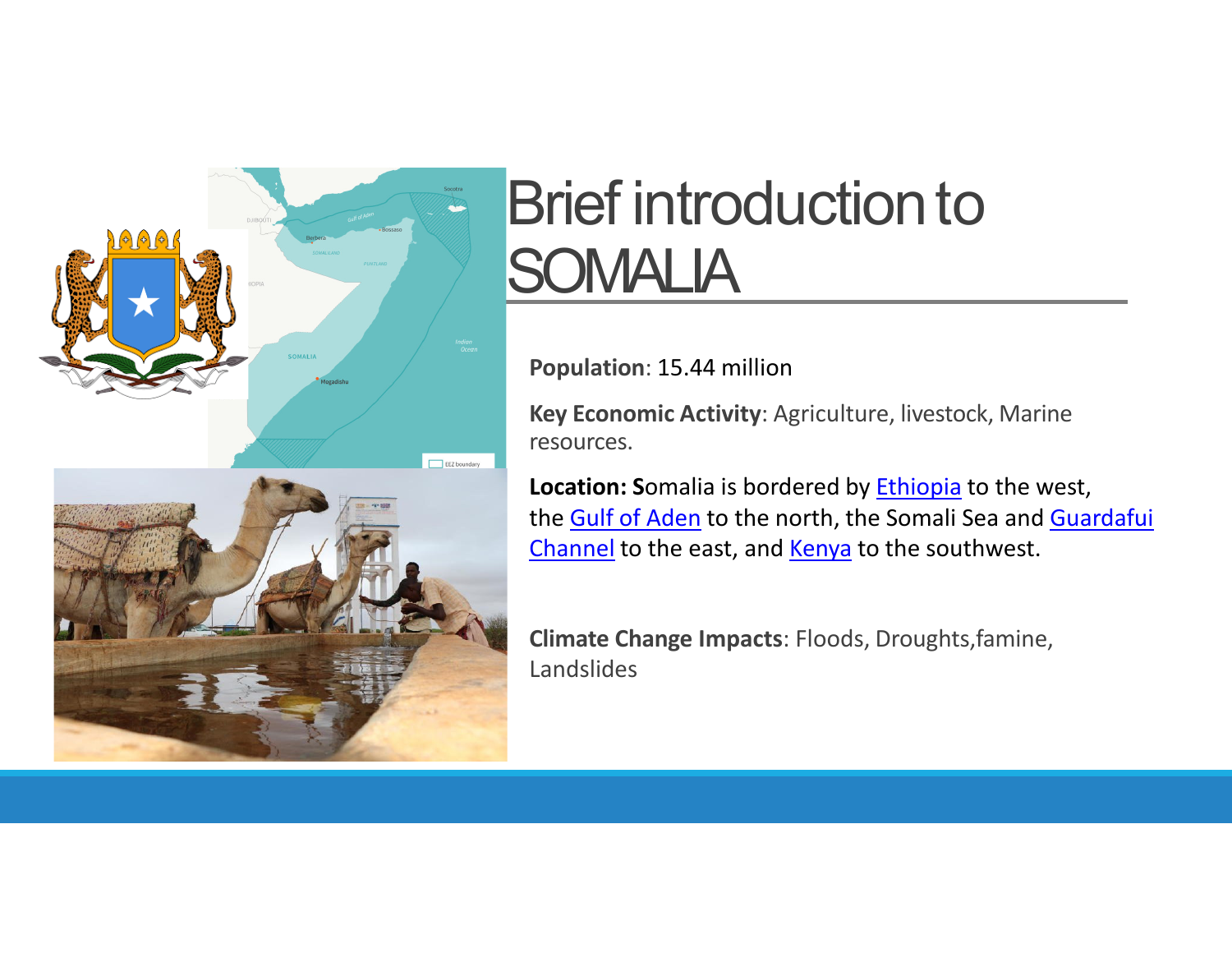### **Interlinkages between key Challenges facing Somalia**

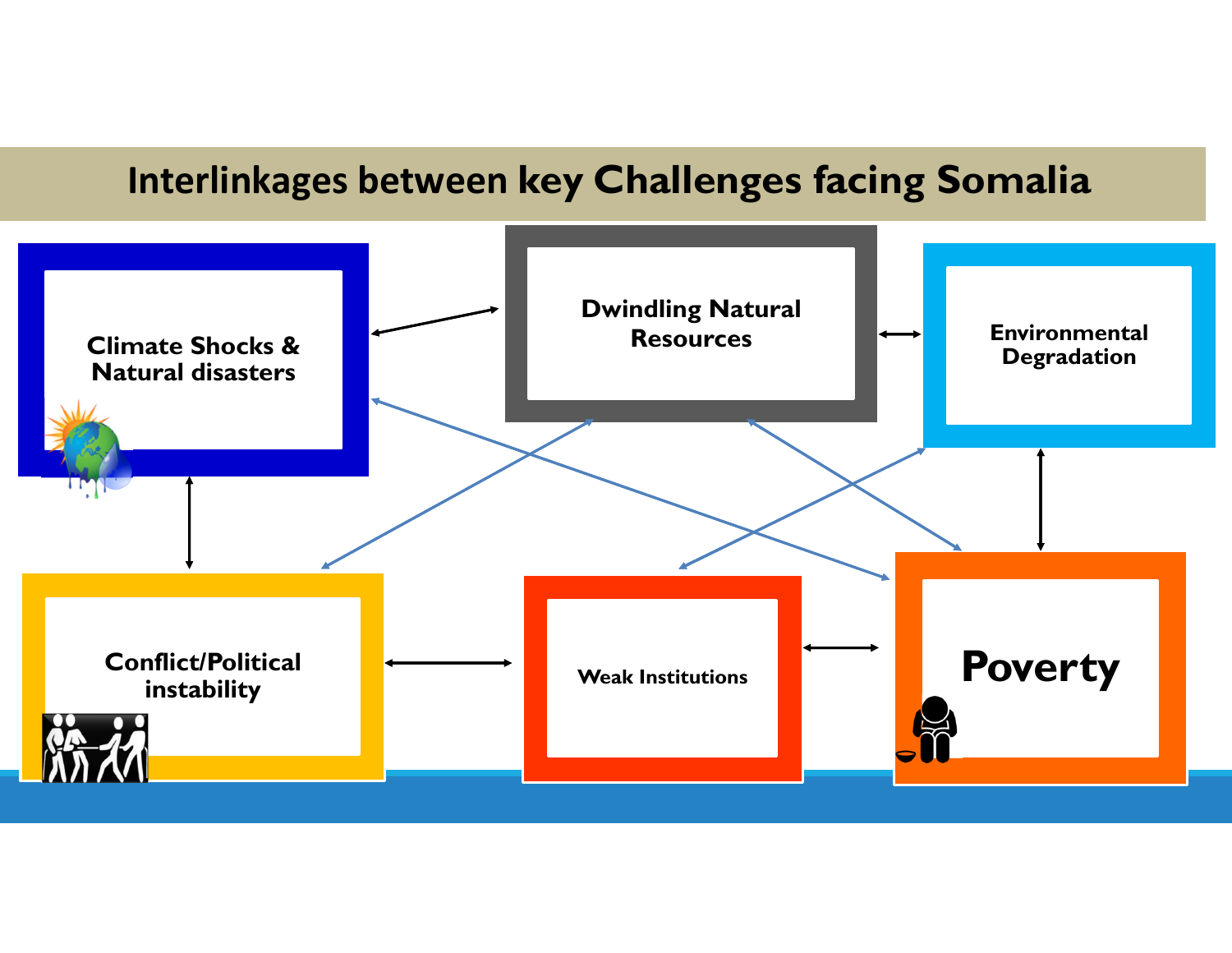

– Aircraft operators report emissions information to the Somali civil aviation authority.

–Somalia report the necessary information to ICAO

– ICAO consolidates the data, publishes total CO2 emissions, calculates the annual sectoral growth factor, and communicates the growth factor to Somalia/aircraft operator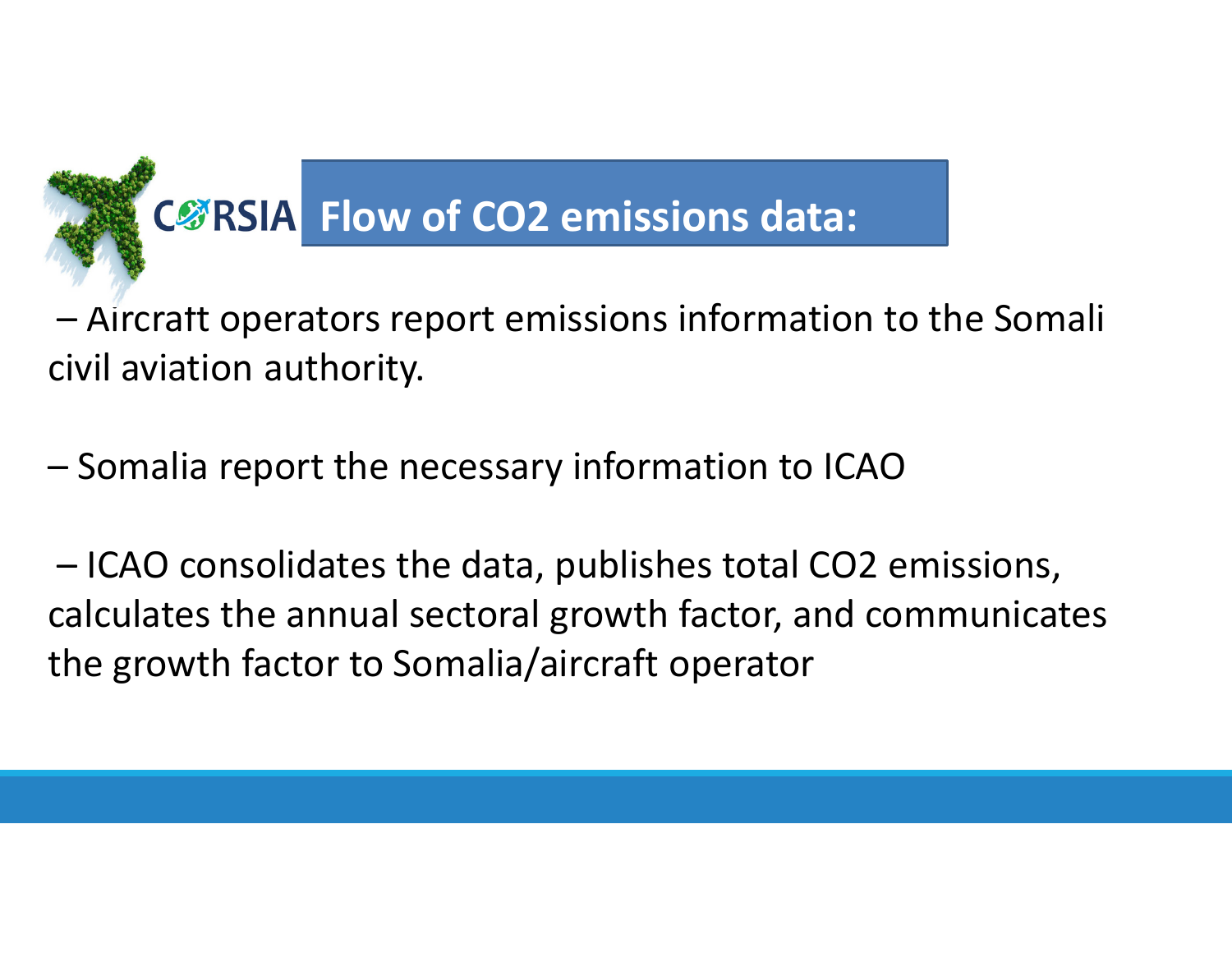### **CORSIA Aeroplane Operator to State Attributions**

| <b>State</b> | <b>Aeroplane Operator</b><br>Name | <b>Attribution Method</b> | <b>Identifier</b> |
|--------------|-----------------------------------|---------------------------|-------------------|
| Somalia      | <b>African Express</b>            | <b>ICAO Designator</b>    | <b>AXK</b>        |
| Somalia      | Jubba Airways                     | <b>ICAO Designator</b>    | SAQ               |
| Somalia      | Fly Ade Airlines                  | <b>ICAO Designator</b>    | <b>JBW</b>        |



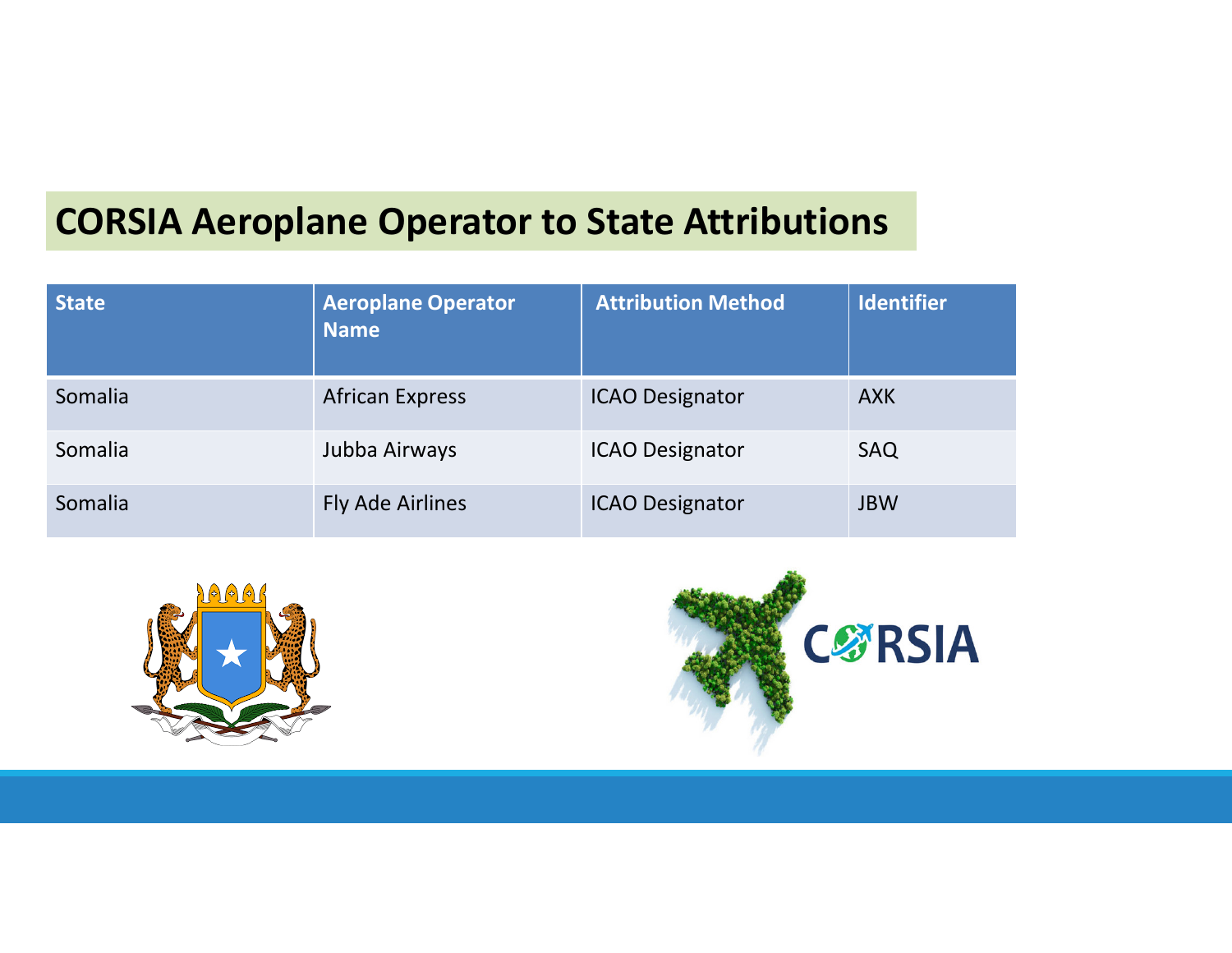### **Key documents– regulatory framework for CORSIA implementation element**

| #              | <b>Document name</b>                                           | <b>Status</b>                 | <b>Remarks</b>                             |
|----------------|----------------------------------------------------------------|-------------------------------|--------------------------------------------|
| $\mathsf{l}$ . | <b>National Environmental Policy</b>                           | completed                     | Endorsed by the cabinet Feb 2020           |
| 2.             | <b>National Climate Change policy</b>                          |                               | Completed Endorsed by the cabinet Sep 2020 |
| 3.             | Environmental management Bill -<br><b>ESIA Draft</b>           | <b>Completed</b><br>Completed | <b>Endorsed by Cabinet</b><br>Validated    |
| 4.             | 1 <sup>st</sup> National initial National Communications - INC | completed                     | Submitted to UNFCCC 2019                   |
| 5.             | National Determent contribution action plan (NDC)              |                               | Completed Submitted to UNFCCC.             |
| 8.             | <b>Kigali Amendment</b>                                        | <b>Ratified</b>               |                                            |
| 9.             | <b>UNCBD</b> 6th National Report on Biodiversity               | completed                     | <b>Submitted to UNCBD secretariat</b>      |
|                |                                                                |                               |                                            |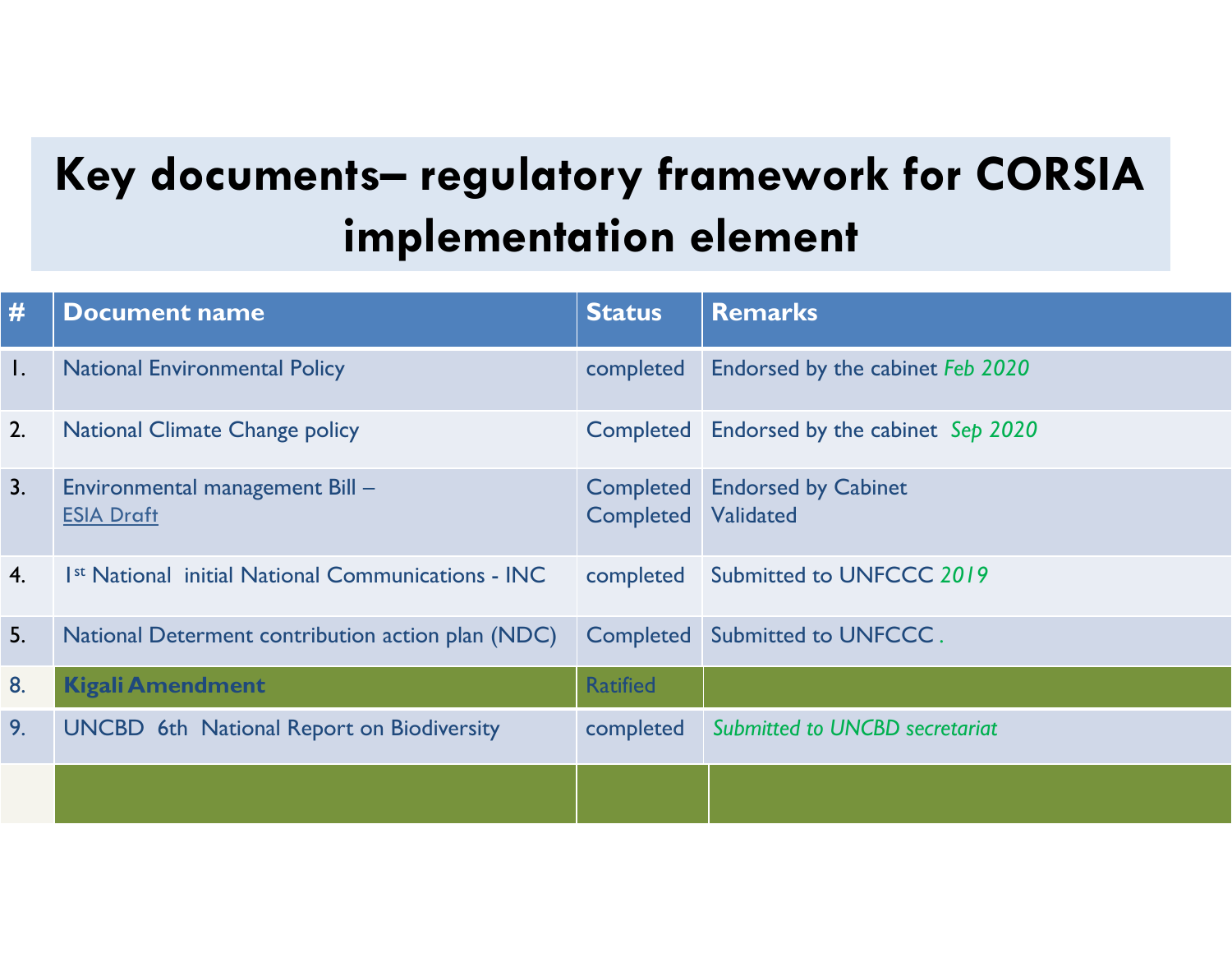| <b>Challenges</b>                                                                                               | <b>Needs</b>                                                                                                                                               |                                        |  |
|-----------------------------------------------------------------------------------------------------------------|------------------------------------------------------------------------------------------------------------------------------------------------------------|----------------------------------------|--|
| Lack of an overall framework for MRV<br>system                                                                  | • Guidance material, which include the<br>core requirements of the MRV system,<br>supporting information/documents is<br>needed to complete the MRV system | <b>EU-CORSIA</b><br>Africa & Caribbean |  |
| No Environmental unit in the<br><b>Aviation Authority structure</b>                                             | Establishment of Environmental Unit<br>with support of ICAO                                                                                                | <b>Challenges and</b>                  |  |
| Low level of capacity (expertise, technology,<br>equipment) within sectors to undertake the<br>MRV work         | Strengthened capacity to undertake<br><b>CORSIA MRV in Somalia</b><br><b>Need coordinated CORSIA MRV</b><br>capacity building plan                         | needs in<br>Implementation             |  |
| Unavailability of Data and uncoordinated data<br>sharing mechanisms                                             | Data Collection Systems to ensure data<br>availability                                                                                                     | Somali's CORSIA                        |  |
| Limited funding for reporting requirements by<br>the Government                                                 | Establishment of institutional frameworks at<br>both national and county level that with<br>adequate funding for mandate                                   | <b>MRV</b>                             |  |
| Lack of a subsidiary legislation for reporting<br>under the Climate Change regualtions to<br>guide on reporting | Legislative framework required for<br>mainstreamed reporting                                                                                               |                                        |  |